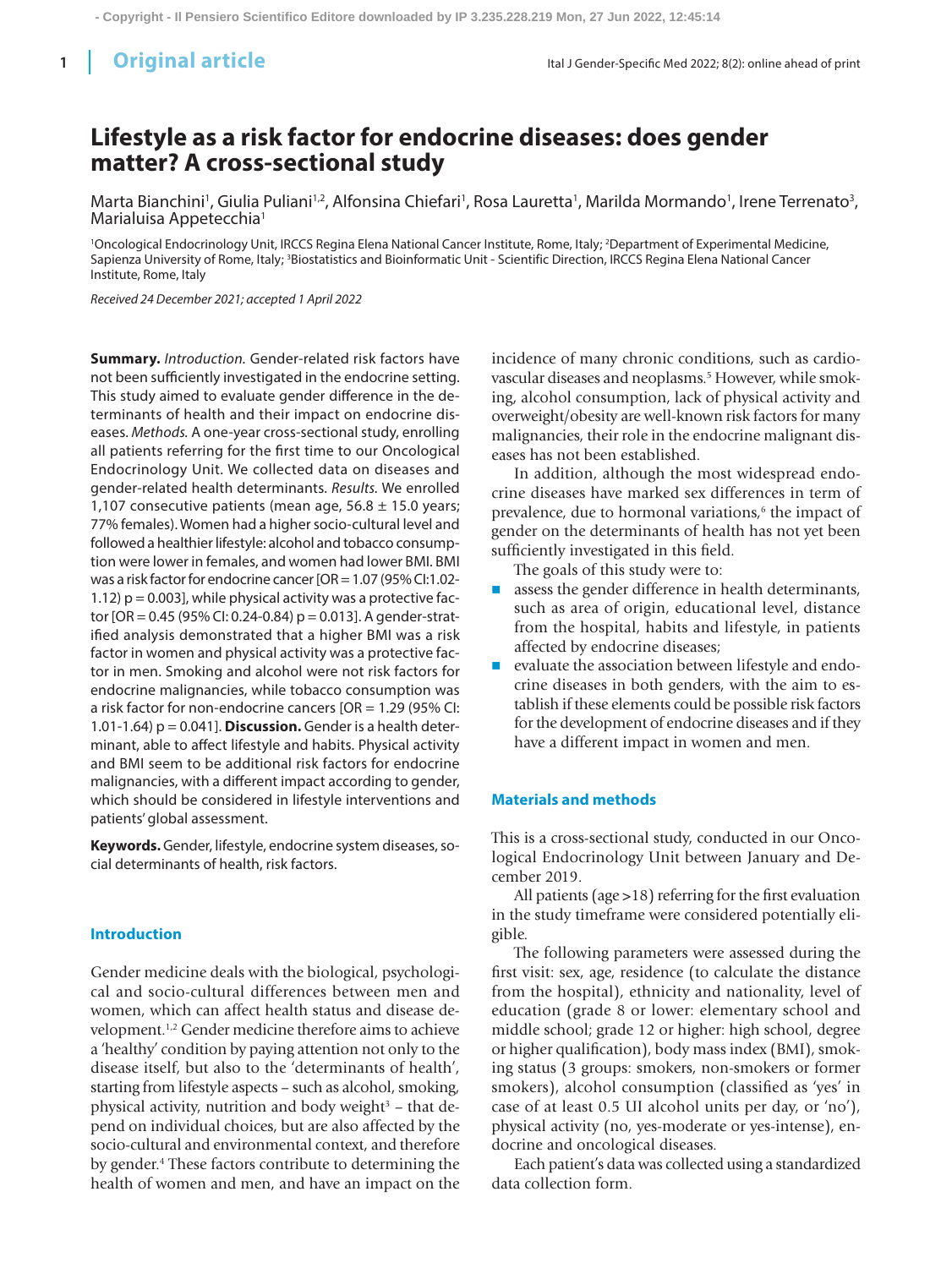The study was conducted under the approval of the local Ethics Committee (reference number: 1370/20) and in accordance with the Helsinki Declaration of 1975, as revised in 2008. All patients give their written informed consent to their participation in the study.

This study followed the STROBE guidelines for observational studies.

#### *Statistical analysis*

Variables of interest were expressed as frequencies and percentage values, while continuous variables were expressed as mean ± standard deviation. Patients were divided into subgroups, according to gender and age. Associations among variables were tested with nonparametric Chi-square test. Univariate logistic regression models were applied to estimate odds ratios (ORs) and their relative 95% confidence intervals (95% CI) for selected factors. The presence of endocrine malignancies was considered as a dependent variable. A multivariate logistic regression model, including only the significant variables at univariate analysis, was performed using stepwise regression (forward selection). Enter limit and remove limit were set at  $p = 0.05$  and  $p = 0.10$ , respectively. A p-value <0.05 was considered statistically significant. Statistical analyses were carried out using SPSS software (SPSS version 21, SPSS Inc., Chicago, IL, USA).

## **Results**

### *Patients' characteristics and diseases prevalence*

In the study timeframe (one year), a total of 1180 patients referred to our endocrine Center for the first examination; 73 patients were excluded from the study due to missing data or refusal to participate, therefore a total of 1,107 patients were enrolled in the study: 854 patients were females (77%) and 253 males (23%). Total mean age was  $56.8 \pm 15.0$ , with a statistically significant difference between gender (male: 60 ± 16.6 years, female 56 ± 14.3 years, p <0.001) (Table 1).

Patients of both genders referred to our Center mainly for thyroid and bone diseases; many of them were also suffering from other non-endocrine oncological diseases (Table 2).

In our population, the majority of patients were affected by benign thyroid diseases, without gender difference  $(p = 0.517)$ . In a subgroup analysis, the proportion of iatrogenic thyroid disorders (induced by amiodarone, tyrosine kinase inhibitors - TKI, immune checkpoint inhibitors, neck radiotherapy) was higher in males (10.6% vs  $1.4\%$  in females, p <0.001), while no statistically significant gender difference was found in the proportion of patients with thyroid nodules (70% males, 69.9% females,  $p = 0.77$ ). Consequently, females had a higher prevalence of the remaining thyroid diseases (hypothyroidism and hyperthyroidism, thyroiditis;  $p = 0.016$ .

There was a statistically significant difference in the proportion of females and males (36.1% and 10.7%, respectively; p <0.001) affected by bone diseases, predominantly cancer treatment-induced bone loss. Likewise, adrenal and metabolic disease rates were higher in females ( $p = 0.002$  and  $p = 0.024$ , respectively), while no gender difference was found in the prevalence of pituitary diseases ( $p = 0.288$ ).

Considering the malignancies, a higher proportion of males referred for neuroendocrine neoplasms (4.0% vs 0.7%, p <0.001) and thyroid cancers (7.9% vs 4.7%,  $p = 0.047$ ).

## *Gender-related determinants of health*

Considering the lifestyle parameters, no difference in physical activities was found between males and females  $(p = 0.854)$ , and this data was also confirmed by dividing patients in two age groups (under and over 45). Despite this, men had a statistically significant higher BMI than women  $(27.8 \pm 5.0 \text{ vs } 26.1 \pm 5.5 \text{ kg/m}^2, \text{ p } < 0.001)$ .

A higher proportion of males were smokers or former smokers vs females (p <0.001); accordingly, 58% of women had never smoked in their life, vs only 42% of males. Once the study population was divided in two groups according to age, in younger people there was no statistically significant difference in smoking habits regarding to sex, while in people older than 45 there was a statistically significant gender difference in the proportion of smokers (p <0.001). Alcohol consumption too was higher in males than in females (49.2 vs 33.0%, p <0.001). As for smoking, a difference in alcohol habits was found only in older patients (p <0.001).

Among the other gender-related health determinants, women had a higher level of education than men (p = 0.024).

Considering nationality, 4.7% of the enrolled patients had a nationality other than Italian, with a significant higher proportion of females ( $p = 0.008$ ). In addition, non-Italian people had more frequently a degree or a higher qualification than Italian patients (39.1% vs  $23\%, p = 0.02$ .

In the overall population, 32.4% of patients lived far from the hospital (distance from home >30 km), and the willingness of travelling longer distances did not vary with gender.

Gender-related determinants of health are summarized in Table 1.

# *Gender-related determinants of health as risk factors for endocrine diseases*

We assessed the possible associations between the aforementioned health determinants and the diseases.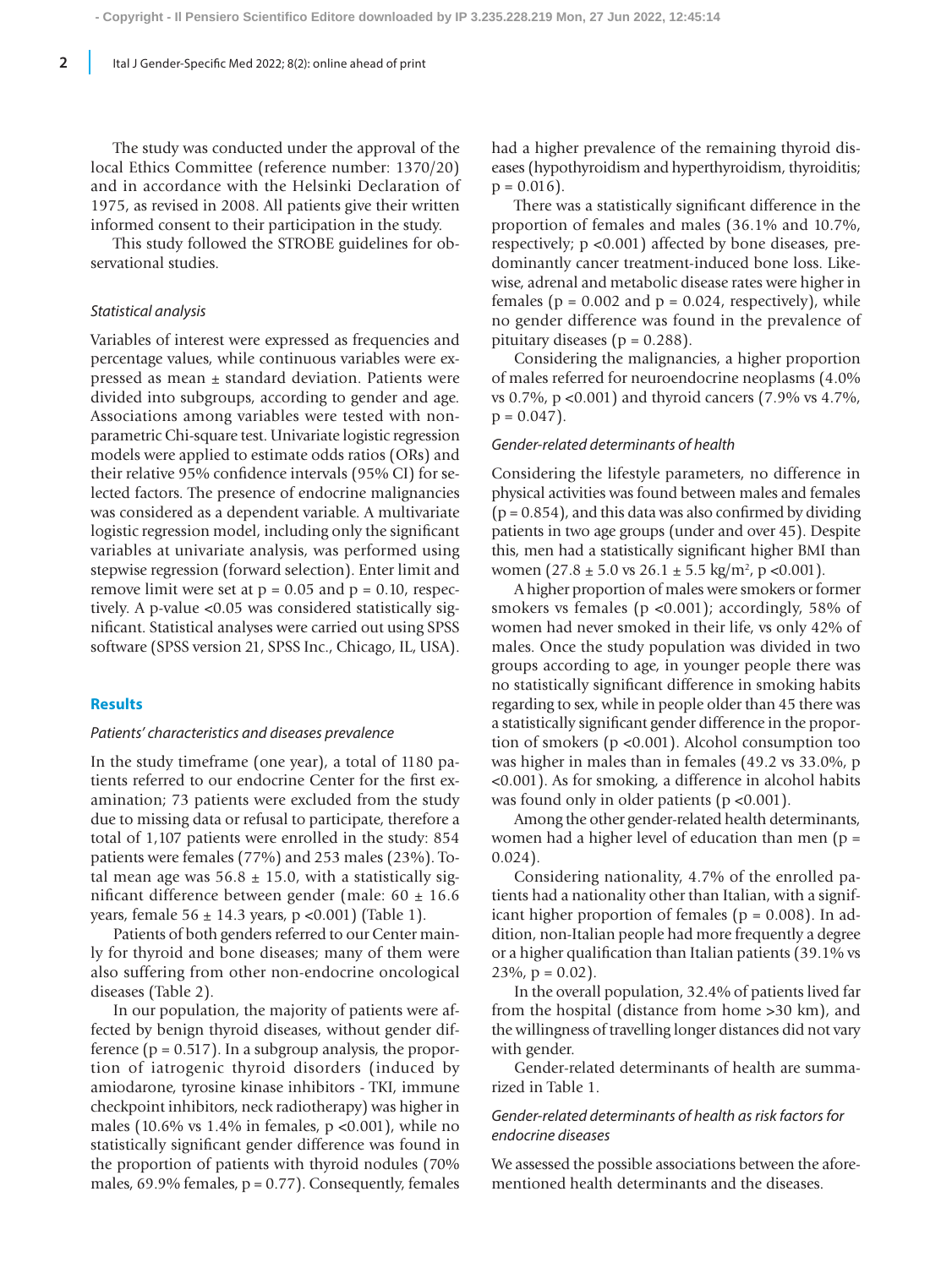| Table 1. Patients' characteristics and determinants of health |                       |                                |                                  |              |  |
|---------------------------------------------------------------|-----------------------|--------------------------------|----------------------------------|--------------|--|
|                                                               |                       | <b>Males</b><br>$N = 253(23%)$ | <b>Females</b><br>$N = 854(77%)$ | p value      |  |
| Age                                                           | Mean $\pm$ sd         | $60.0 \pm 16.6$                | $56.0 \pm 14.3$                  | $< 0.001*$   |  |
|                                                               | Age ≤45years          | 50 (19.9%)                     | 202 (23.7%)                      | $0.209*$     |  |
|                                                               | Age >45 years         | 201 (80.1)                     | 650 (73.6%)                      |              |  |
| <b>Ethnicity</b>                                              | Caucasian n. (%)      | 250 (98.8%)                    | 839 (98.6%)                      | $1.0^{#}$    |  |
|                                                               | Other n. (%)          | $3(1.2\%)$                     | 12 (1.4%)                        |              |  |
| <b>Nationality</b>                                            | Italian               | 249 (98.4%)                    | 806 (94.4%)                      | $0.008**$    |  |
|                                                               | Others                | $4(1.6\%)$                     | 48 (5.6%)                        |              |  |
| <b>Menopausal status</b>                                      | No                    |                                | 349 (40.9%)                      |              |  |
|                                                               | Yes                   |                                | 505 (59.1%)                      |              |  |
| <b>Level of education</b>                                     | Grade 8 or lower      | 86 (38.2%)                     | 239 (30.3%)                      | $0.024**$    |  |
|                                                               | Grade 12 or higher    | 139 (61.8%)                    | 551 (69.7%)                      |              |  |
| <b>Distance from the hospital</b>                             | $≤10 km$              | 51 (20.2%)                     | 189 (22.1%)                      | $0.229*$     |  |
|                                                               | 10-20 km              | 79 (31.2%)                     | 223 (26.1%)                      |              |  |
|                                                               | 20-30 km              | 39 (15.4%)                     | 169 (19.8%)                      |              |  |
|                                                               | $>30$ km              | 84 (33.2%)                     | 272 (31.9%)                      |              |  |
| <b>BMI</b>                                                    | Mean $\pm$ sd         | $27.8 \pm 5.0$                 | $26.1 \pm 5.5$                   | $< 0.001*$   |  |
| <b>Smoking status</b>                                         | Non smokers           | 101 (40.2%)                    | 492 (58.0%)                      | $< 0.001$ ** |  |
|                                                               | Smokers or ex-smokers | 150 (59.8%)                    | 356 (42.0%)                      |              |  |
| <b>Alcohol consumption</b>                                    | <b>No</b>             | 125 (50.8%)                    | 559 (67.0%)                      | $< 0.001**$  |  |
|                                                               | Yes                   | 121 (49.2%)                    | 275 (33.0%)                      |              |  |
| <b>Physical activity</b>                                      | <b>No</b>             | 139 (65.0%)                    | 468 (63.8%)                      | $0.854*$     |  |
|                                                               | Yes, moderate         | 69 (32.2%)                     | 240 (32.7%)                      |              |  |
|                                                               | Yes, intense          | $6(2.8\%)$                     | 26 (3.5%)                        |              |  |

\*Statistically significant differences between groups, # chi-square test, sd: standard deviation.

Considering only patients affected by endocrine malignancies and comparing them to patients affected by benign endocrine diseases, without any other concomitant oncological disease, BMI was a risk factor for the development of endocrine cancer [OR = 1.07 (95% CI: 1.02-1.12)  $p = 0.003$ ; conversely, physical activity was a protective factor [OR = 0.45 (95% CI: 0.24-0.84) p = 0.013]. Smoking and alcohol were not risk factors for endocrine malignancies.

On the contrary, as expected, among people with any malignancies (both endocrine and non-endocrine), the proportion of smokers or former smokers was higher compared to the group without malignancies [OR = 1.29 (95% CI: 1.01-1.64)  $p = 0.041$ , while no difference in

proportion was found regarding physical activity, alcohol consumption and BMI.

Gender-stratified analyses revealed that BMI was the only significant risk factor in female gender [OR = 1.08 (95% CI: 1.02-1.14)  $p = 0.05$ , while in males physical activity was a protective factor for endocrine malignancies  $[OR = 0.30 (95\% CI: 0.10-0.90) p = 0.032]$ .

An age-stratified analysis of risk factors which divided patients in two age groups (≤45 and >45) confirmed that BMI and physical activity were a risk and a protective factor, respectively, for the development of endocrine malignancies only in the group of older patients, even if the low number of malignancies (19) in the younger group could have affected this result.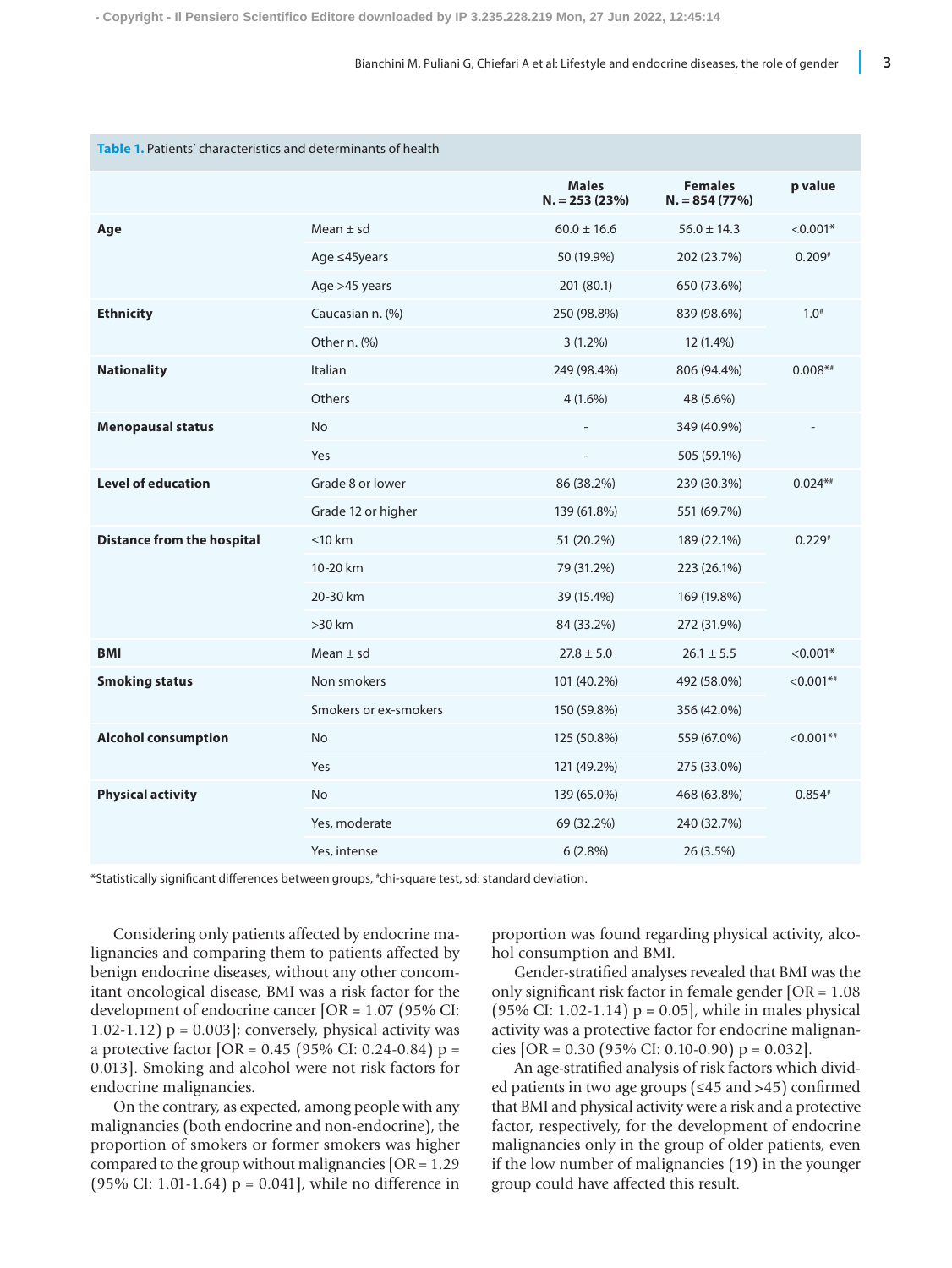**4** Ital J Gender-Specific Med 2022; 8(2): online ahead of print

#### Table 2. Diseases prevalence. This table takes in consideration all patients' diseases.

|                                          | <b>Males</b><br>$N = 253(23%)$ | <b>Females</b><br>$N = 854(77%)$ |
|------------------------------------------|--------------------------------|----------------------------------|
| Benign thyroid diseases                  | 160 (63.2%)                    | 559 (65.5%)                      |
| Thyroid cancers                          | 20 (7.9%)                      | 40 (4.7%)                        |
| Bone diseases*                           | 27 (10.7%)                     | 308 (36.1%)                      |
| Adrenal diseases                         | 23 (9.1%)                      | 35 (4.1%)                        |
| Pituitary diseases                       | $9(3.6\%)$                     | 20(2.3%)                         |
| Neuroendocrine neoplasms                 | 10 (4.0%)                      | 6(0.7%)                          |
| Diabetes mellitus and metabolic diseases | 27 (10.7%)                     | 55 (6.4%)                        |
| Andrological diseases                    | $9(3.6\%)$                     | <b>NA</b>                        |
| Other                                    | $7(2.8\%)$                     | 19 (2.2%)                        |
| Oncological comorbidities                | 115 (45.5%)                    | 474 (55.5%)                      |

Values are expressed as number of patients (percentage). NA: not applicable. \*Including cancer treatment-induced bone loss, post-menopausal osteoporosis and osteopenia, hyperparathyroidism and hypercalcemia.

**Table 3.** Odds ratios. This table shows the odds ratios for determinants of health for endocrine malignancies and for thyroid cancers in the overall population, or in the population stratified for gender. Control groups were endocrine benign diseases (without any other malignancies) and thyroid benign diseases, respectively.

|                                | <b>Overall</b>      |          | <b>Females</b>      |          |                     | <b>Males</b> |  |
|--------------------------------|---------------------|----------|---------------------|----------|---------------------|--------------|--|
| Variables                      | OR (95% CI)         | p value  | OR (95%)            | p value  | OR (95%)            | p value      |  |
| <b>Endocrine malignancies</b>  |                     |          |                     |          |                     |              |  |
| <b>BMI, continuous</b>         | $1.07(1.02 - 1.12)$ | $0.003*$ | $1.08(1.02-1.14)$   | $0.050*$ | $1.01(0.93-1.11)$   | 0.757        |  |
| Physical activity<br>Yes vs No | $0.45(0.24 - 0.84)$ | $0.013*$ | $0.52(0.24-1.14)$   | 0.104    | $0.30(0.10-0.90)$   | $0.032*$     |  |
| Smoking<br>Yes/Ex vs No        | $1.52(0.93 - 2.50)$ | 0.095    | $1.19(0.63 - 2.24)$ | 0.590    | $1.69(0.71 - 4.05)$ | 0.240        |  |
| Alcohol<br>Yes vs No           | $0.91(0.54-1.52)$   | 0.703    | $0.55(0.27-1.13)$   | 0.101    | $1.50(0.64 - 3.51)$ | 0.353        |  |
| <b>Thyroid cancers</b>         |                     |          |                     |          |                     |              |  |
| <b>BMI, continuous</b>         | $1.06(1.01-1.11)$   | $0.017*$ | $1.06(1.01-1.13)$   | $0.029*$ | $1.03(0.93-1.13)$   | 0.625        |  |
| Physical activity<br>Yes vs No | $0.60(0.31-1.16)$   | 0.126    | $0.62(0.28-1.38)$   | 0.239    | $0.52(0.17-1.62)$   | 0.257        |  |
| Smoking<br>Yes/Ex vs No        | $1.44(0.83 - 2.48)$ | 0.193    | $1.11(0.57 - 2.19)$ | 0.756    | 2.03 (0.71-5.78)    | 0.185        |  |
| Alcohol<br>Yes vs No           | $0.88(0.50-1.56)$   | 0.667    | $0.50(0.23-1.09)$   | 0.081    | 2.12 (0.76-5.91)    | 0.151        |  |

OR: odds ratio, 95% CI: 95% confidence interval, \*statistically significant differences between groups.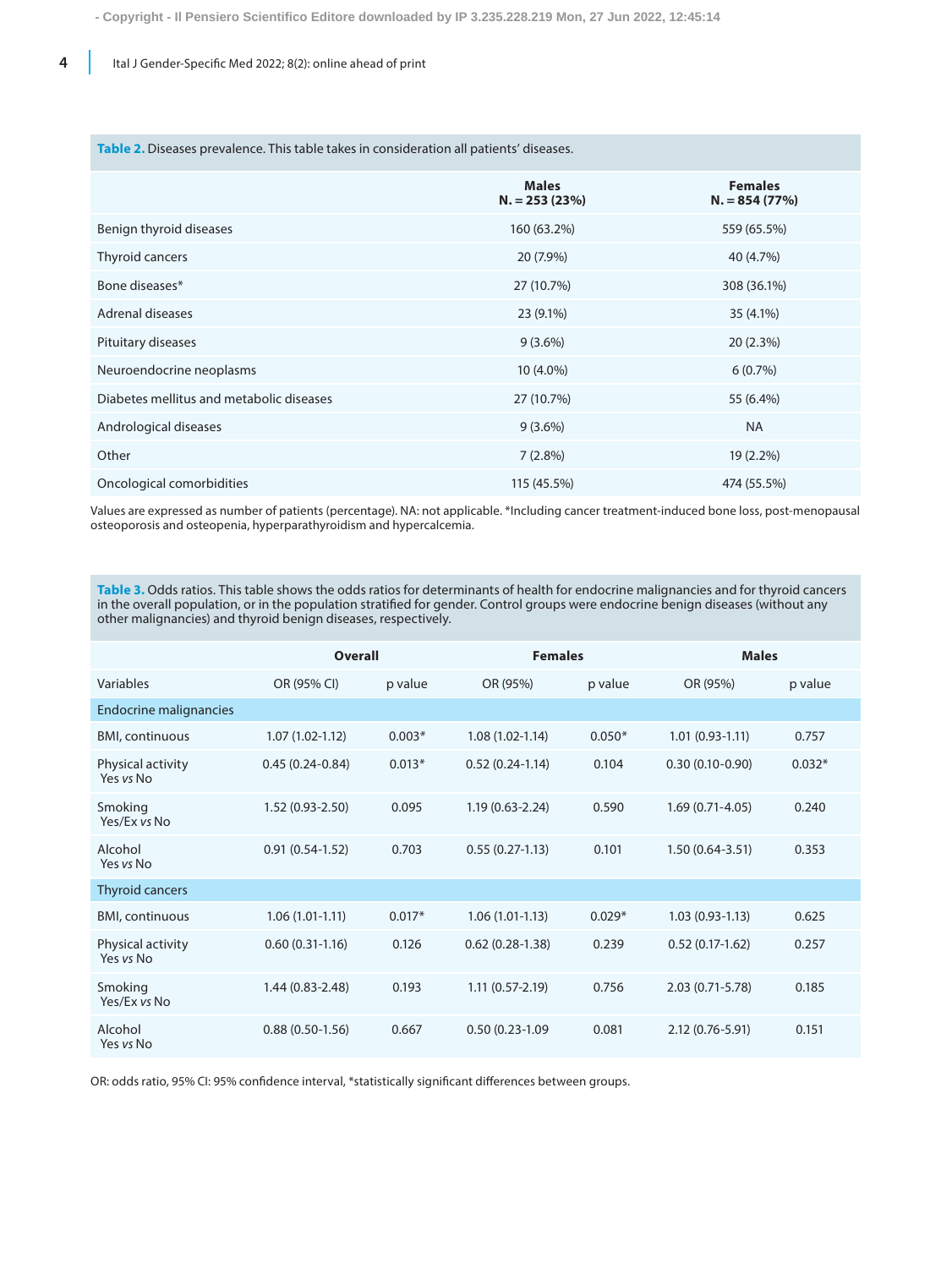Since thyroid disease was one of the most common conditions in our population, we also evaluated the determinants of health in patients affected by thyroid cancer vs benign thyroid disorders (in patients without any other oncological diseases). BMI was the only risk factor for the development of thyroid cancer [OR = 1.06 [95% CI: 1.01-1.11]  $p = 0.017$ ; a subgroup analysis by gender confirmed BMI as a risk factor only in the female gender [OR =  $1.06$  (95% CI: 1.01-1.13) p = 0.029]. ORs are shown in Table 3.

# **Discussion**

This cross-sectional study aimed to evaluate the role of gender and gender-related health determinants as risk factors for endocrine diseases. Many studies in the literature focused on the impact of gender on lifestyle.7 Men seem more prone to consume alcohol and to develop alcohol-related diseases than women. Conversely, women usually drink less alcohol due to a lower tolerance, but also to cultural reasons, such as society's disapproval of drinking or the increased risk of physical and sexual assault.<sup>8</sup>

In our population, we confirmed a gender difference in alcohol consumption, which was lower in females. Interestingly, this difference was not statistically significant in younger people, testifying how younger women have a lifestyle more similar to the males', perhaps due to female emancipation, while in older people traditional gender differences are still more preserved. Likewise, in our study, a higher proportion of men vs women were smokers, in line with the literature.<sup>9,10</sup> Considering only patients aged 45 or younger (therefore born after the emancipation of Italian women), this gender-difference has not been confirmed, testifying to a change in lifestyle in new generations. Several factors should be considered in the relationship between smoking and female gender. Low socio-cultural and educational levels are known to be risk factors for the onset of tobacco consumption<sup>11</sup> and for the risk of cancer.12 In the last years, the proportion of women who become smokers has increased, mainly due to women's earning power and to targeted marketing strategies by tobacco companies.<sup>13</sup>

Scientific research has also shown differences in food intake and the practice of physical activity in both sexes. For example, in modern Western societies, the male gender seems to prefer fatty meals and sweet foods, while healthier foods such as vegetables, fruit, fish and dairy products are mostly consumed by women.<sup>14</sup> These differences may depend on a dissimilar awareness of the relationship between food behavior and health and on a different attention to weight control or good physical shape, in line with modern society stereotypes.15 This attitude is reflected in the nutritional pattern and BMI. Males had a higher BMI than females, probably mirroring their less healthy dietary habits. In our population, there were no differences in the physical activity level between males and females, unlike other studies published in the literature, which show, especially among younger people, a greater propensity to physical activities in males than in females.<sup>16</sup>

Taking all these aspects together, in our study population women seem to follow a healthier lifestyle. This data could depend on the influence of multiple factors. First, women pay greater attention to their health condition than men; $^{17}$  second, social conditioning leads women to maintain a good body shape in order to achieve beauty stereotypes; finally, the level of education of patients. It has been demonstrated that better educated people follow a healthier lifestyle, probably due to the increased awareness of the correlation between lifestyle and health.<sup>18</sup> This is consistent with our finding that, in the population observed, women had a higher level of education than men, which could have determined the healthier lifestyle of our female patients.

In our study, we evaluated the distance of the hospital from home, because this could theoretically indicate a gender-related discrepancy. However, our results did not confirm any gender-difference in this parameter, although this could be explained by the need by a relevant percentage of patients (32%) to reach a tertiary health care center, probably due to a lack of similar institutions in their geographical area.

We then proceeded to assess the impact of common gender-influenced risk factors in endocrine diseases. The two gender-related health determinants associated with endocrine malignancies were a high BMI and physical activity. These risk factors are understudied in endocrine malignancies, compared to other type of cancers. However, our findings are in agreement with some studies on neuroendocrine neoplasms, which have shown an association between waist circumference and other parameters of the metabolic syndrome and the development of these neoplasms<sup>19</sup> and some preliminary data about thyroid cancer, that suggest a potential role of obesity in thyroid cancer.20

In our population, neither tobacco use nor alcohol consumption were associated with the development malignant endocrine diseases (thyroid cancers and neuroendocrine neoplasms), in agreement with the awareness that these elements are less pathogenetic for thyroid cancer21,22 than other risk factors, such as family history or previous radiation exposure.<sup>23,24</sup>

Interestingly, BMI would seem to have a greater role in females, while physical activity would seem protective in males: despite these two parameters being generally correlated, surprisingly our results would seem to indicate that they have a gender-based impact on the development of endocrine malignancies.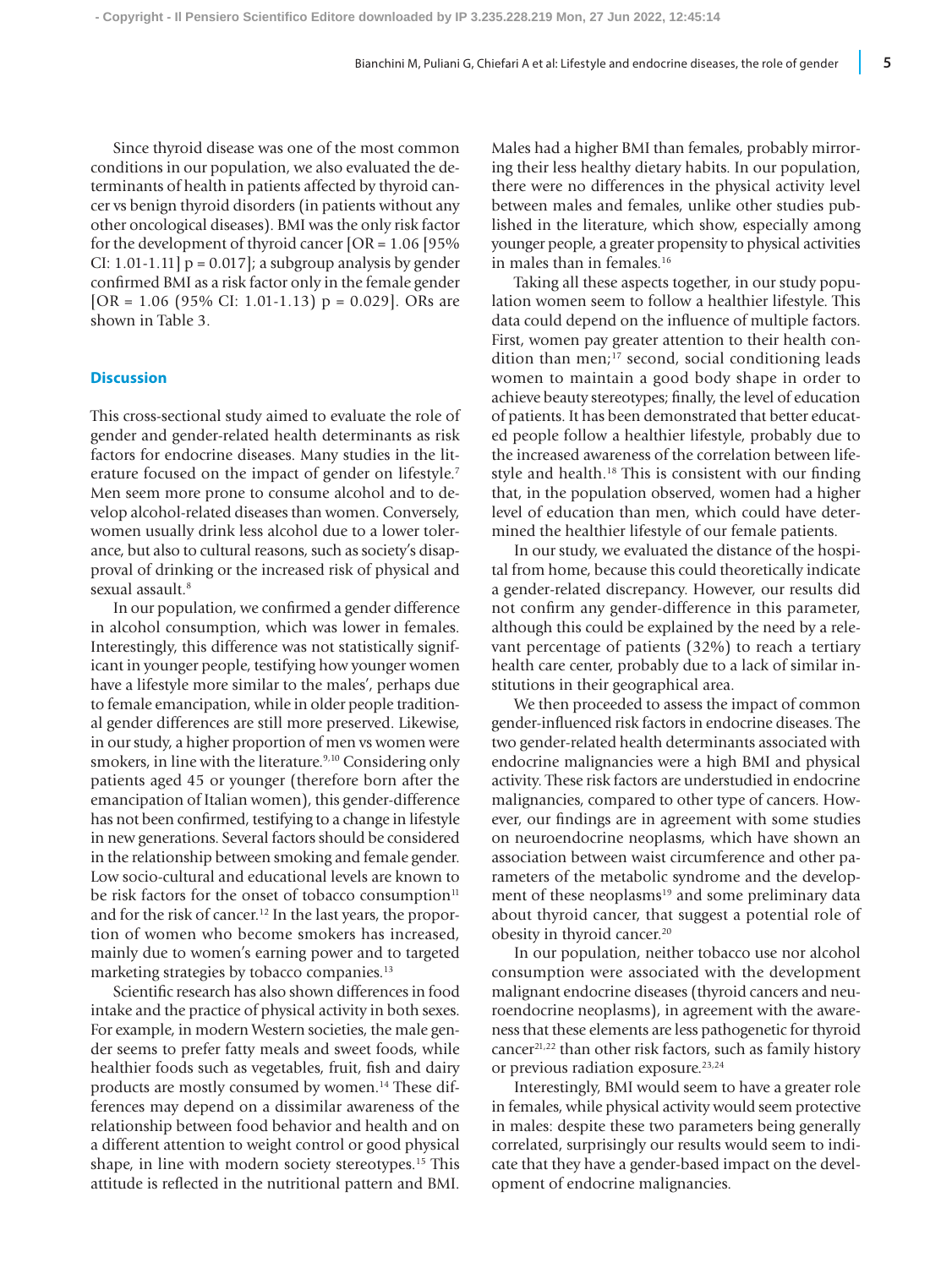On the other hand, in patients with at least one tumor (of endocrine or non-endocrine origin), our data confirmed that the proportion of smokers and former smokers was higher than in patients without neoplasms, as expected.<sup>5</sup>

In our population, we found a different gender-related prevalence of endocrine diseases. Although there was no gender difference in the overall prevalence of benign thyroid diseases, a subgroup analysis found that the prevalence of iatrogenic thyroid diseases was higher in males, while hypothyroidism, hyperthyroidism and thyroiditis were higher in females, consistently with previously reported data.<sup>25</sup>

In our study, thyroid malignancies were more frequent in males than females. The risk of malignancy of the thyroid nodules is known to be greater in males,<sup>23,26</sup> as well as the fact that male gender is an independent prognostic factors in papillary thyroid carcinoma, which affects staging and the risk of recurrence.<sup>27</sup> These factors together could explain the propensity of male patients and general practitioners to refer to a national cancer center, overestimating the real prevalence of the disease in men.

One of the limitations of our study is the major prevalence of women in our population. This derives from the choice to enroll all consecutive patients referring to our Center during one year. The higher percentage of women could be explained by the more common prevalence of endocrine diseases in females,<sup>25</sup> but also by the higher attention paid to personal health status, typical of women, and their higher propensity to refer to health care centers and manage health problems.1,17 Moreover, the impact of age difference between males and females on some results cannot be excluded, since the cross-sectional design of the study does not contemplate age-matching.

Further studies will be needed to confirm our observations, and extend the study also to other issues, such as gender differences in the propensity to carry out periodic follow-up visits and in the adherence to the treatment proposed by physician, with a possible impact on the progression and outcomes of the endocrine disorders.

## **Conclusions**

The study highlights the importance of considering gender and gender-related health determinants as key factors for health, even in patients affected by endocrine diseases, in whom this approach has not been widely used.

This study confirms that some lifestyle aspects, such as smoking and alcohol, have a less pathogenetic impact on endocrine malignancies, unlike neoplasms of other origins, while reveals BMI and physical activity as possible risk and protective factor for thyroid cancers and neuroendocrine neoplasms, although they would seem to have a different impact on the two genders.

Although further studies are needed to corroborate these findings, in endocrine tumors we suggest evaluating also some aspects of lifestyle, as sedentariness and obesity, in addition to the most well-known risk factors, for the global assessment of patients' cancer risk, always considering, from a precision medicine perspective, the influence of gender in the pathogenetic impact of these risk factors.

# **References**

- 1. McGregor AJ, Templeton K, Kleinman MR, Jenkins MR. Advancing sex and gender competency in medicine: sex & gender women's health collaborative. Biol Sex Differ. 2013;4(1):11.
- 2. Grego S, Pasotti E, Moccetti T, Maggioni AP. Sex and gender medicine: the foundation of gender medicine. G Ital Cardiol. 2020;21(8):602-6.
- 3. Vlassoff C. Gender differences in determinants and consequences of health and illness. J Health Popul Nutr. 2007;25(1):47-61.
- 4. Legato MJ, Johnson PA, Manson JE. Consideration of sex differences in medicine to improve health care and patient outcomes. JAMA. 2016;316(18):1865-6.
- 5. Friedenreich CM, Ryder-Burbidge C, McNeil J. Physical activity, obesity and sedentary behavior in cancer etiology: epidemiologic evidence and biologic mechanisms. Mol Oncol. 2021;15(3):790-800.
- 6. Lauretta R, Sansone M, Sansone A, Romanelli F, Appetecchia M. Gender in endocrine diseases: role of sex gonadal hormones. Int J Endocrinol. 2018;2018:4847376.
- 7. Vari R, Scazzocchio B, D'Amore A, Giovannini C, Gessani S, Masella R. Gender-related differences in lifestyle may affect health status. Ann Ist Super Sanita. 2016;52(2):158-66.

## **Key messages**

- Gender medicine is receiving increasing attention, but some gender-related health determinants are understudied in the endocrine setting.
- Gender has a significant impact on common risk factors: in our population women followed a healthier lifestyle.
- $\blacksquare$  Our study demonstrated that lifestyle and habits can be risk factors also for endocrine malignancies: BMI was a risk factor for endocrine cancer, while physical activity was a protective factor.
- $\blacksquare$  The study revealed a gender difference in the role of these risk factors, demonstrating a higher impact of BMI in women and of physical activity in men.
- Gender difference should be considered in lifestyle interventions and in the global assessment of patients affected by endocrine malignancies.